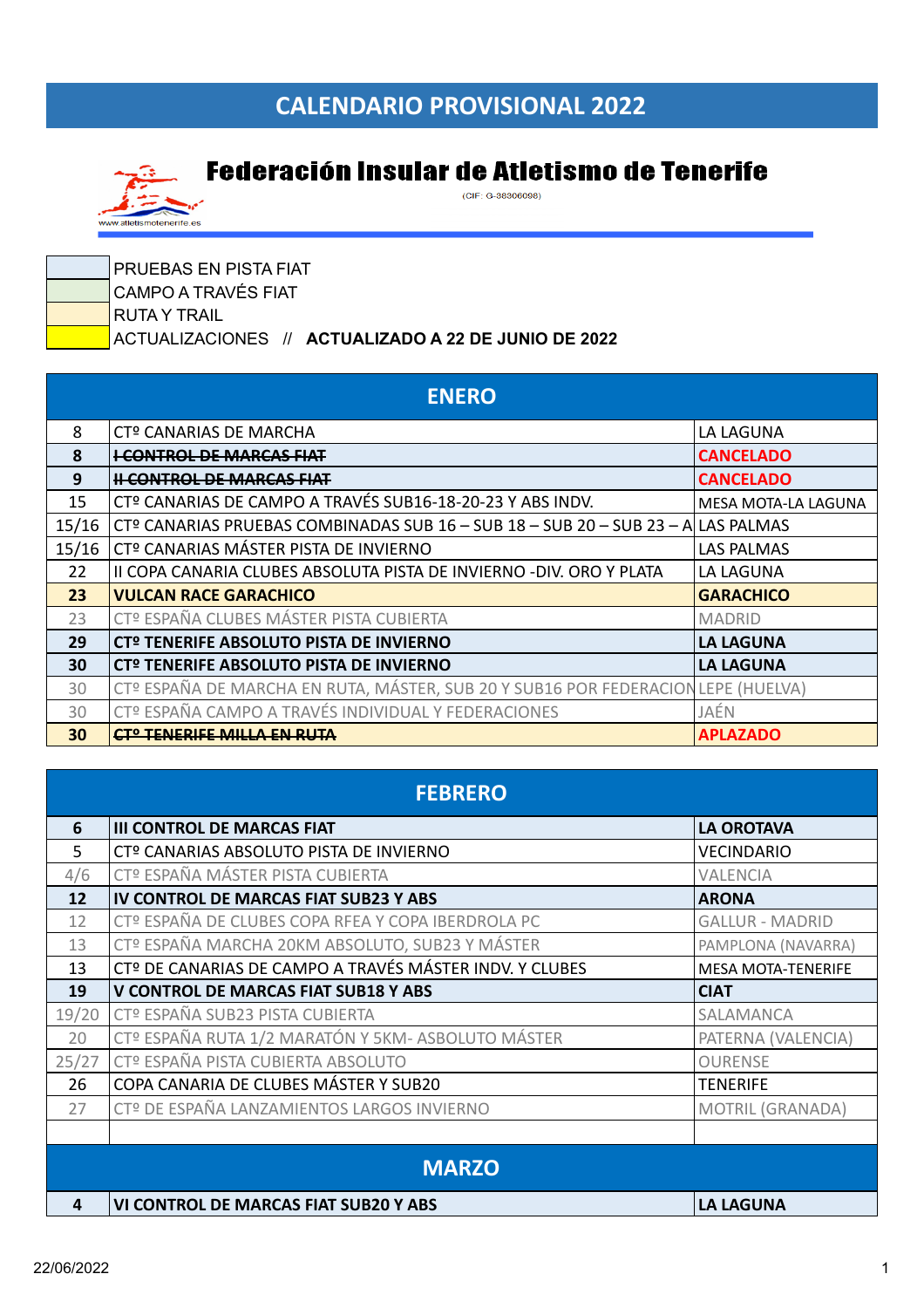| 5                       | JUEGOS CABILDO DE TENERIFE - JUGANDO SUB 8 - 10 - 12          | <b>MANZANILLA</b>       |
|-------------------------|---------------------------------------------------------------|-------------------------|
| 5/6                     | CTº CANARIAS LANZAMIENTOS LARGOS                              | <b>FUERTEVENTURA</b>    |
| 5/6                     | CTº ESPAÑA SUB18 PISTA CUBIERTA                               | <b>VALENCIIA</b>        |
| 12                      | CTº CANARIAS CAMPO A TRAVÉS CAT. MENORES                      | HOYA MORCILLO-EL HIERRO |
| 12/13                   | CTº ESPAÑA SUB20 PISTA CUBIERTA                               | ANTEQUERA               |
| 13                      | CTº ESPAÑA CSD EN EDAD ESCOLAR DE CAMPO A TRAVÉS              | <b>GETAFE (MADRID)</b>  |
| 13                      | CTº ESPAÑA MÁSTER CAMPO A TRAVÉS INDV, CLUBES Y RELEVOS       | HORMACHULEOS (CORDOBA)  |
| 12/13                   | <b>VII CONTROL LANZAMIENTOS LARGOS FIAT</b>                   | <b>CIAT-ARONA</b>       |
| 13                      | <b>CTº TENERIFE 5.000 Y 10.000 EN PISTA</b>                   | <b>ARONA</b>            |
| 13                      | <b>CARRERA DE LA MUJER</b>                                    | <b>STA URSULA</b>       |
| 19                      | FESTIVAL A BENEFICIO DE LA INVESTIGACIÓN DEL CANCER           | LA LAGUNA               |
| 19                      | <b>JUEGOS CABILDO DE TENERIFE - ATLETISMO SUB 14 - 16</b>     | <b>CIAT</b>             |
| 20                      | <b>SPRING RUN 5KM - 10KM</b>                                  | <b>LAS AMERICAS</b>     |
| 26                      | CTº ESPAÑA TRAIL RUNNING MÁSTER                               | LAS PALMAS GC           |
| 26                      | IX EDICIÓN SAN SILVESTRE GARACHIQUENSE                        | <b>GARACHICO</b>        |
| 26                      | JUEGOS CABILDO DE TENERIFE - JUGANDO SUB 8 - 10 - 12          | <b>LOS REALEJOS</b>     |
| 26                      | LIGA CANARIA DE CLUBES 1 JORNADA                              | LAS PALMAS GC           |
| 26                      | I CARRERA GUAMASA                                             | <b>GUAMASA</b>          |
| 26/27                   | CTº ESPAÑA SUB16 PISTA CUBIERTA                               | SABADELL                |
| 26/27                   | CTº ESPAÑA DE LANZAMIENTOS LARGOS INVIERNO MÁSTER             | <b>BADAJOZ</b>          |
|                         |                                                               |                         |
|                         | <b>ABRIL</b>                                                  |                         |
| $\overline{2}$          | LIGA CANARIA DE CLUBES 2 JORNADA                              | <b>TENERIFE</b>         |
| 2/3                     | CTº ESPAÑA DE LANZAMIENTOS LARGOS INVIERNO MENORES            | CASTELLÓN               |
| 3                       | CTº ESPAÑA TRAIL RUNNING ABSOLUTO                             | ZAHARA (CADIZ)          |
| $\overline{\mathbf{3}}$ | CTº TENERIFE MILLA EN RUTA // IX MILLA VILLA DE LA OROTAVA    | <b>LA OROTAVA</b>       |
| $\overline{3}$          | XXV MEDIO MARATÓN DE LAS GALLETAS                             | <b>ARONA-TENERIFE</b>   |
| 3                       | CTº ESPAÑA MARATÓN ABSOLUTO Y MÁSTER                          | ZARAGOZA                |
| 9                       | TROFEO IBÉRICO Y CTº ESPAÑA 10.000 ABSOLUTO Y SUB23           | <b>PORTUGAL</b>         |
| 9                       | CTº ESPAÑA 5.000ML SUB20 Y SUB18                              | PORTUGAL                |
| 9                       | CTº ESPAÑA MILLA RUTA Y ABSOLUTO / CTº CANARIAS MILLA EN RUTA | BREÑA BAJA (LA PALMA)   |
| 9                       | VIII CONTROL PENTATLÓN LANZAMIENTOS                           | <b>CIAT</b>             |
| 22                      | XIV MITIN NACIONAL SANTA CRUZ DE TENERIFE                     | <b>CIAT</b>             |
| 23                      | JUEGOS CABILDO DE TENERIFE - ATLETISMO SUB 14 -16             | <b>CIAT</b>             |
| 23                      | CTº ESPAÑA ABSOLUTO ULTRA TRAIL RUNNING                       | PENYAGOLOSA             |
| 23                      | CTº ESPAÑA TRAIL RUNNING MÁSTER - ENTRE CORTIJOS 2022         | <b>GRAN CANARIA</b>     |
| 23                      | LIGA CANARIA DE CLUBES 3 JORNADA                              | LAS PALMAS GC           |
| 30                      | JUEGOS CABILDO DE TENERIFE - ATLETISMO SUB 14 -16             | <b>ARONA</b>            |
| 30                      | CT <sup>º</sup> TENERIFE MÁSTER AIRE LIBRE                    | <b>CIAT</b>             |
| 30                      | CTº ESPAÑA CLUBES DIV. HONOR Y 1ª DIVISIÓN                    | <b>VARIAS SEDES</b>     |

| <b>MAYO</b> |                                                             |              |
|-------------|-------------------------------------------------------------|--------------|
|             | <b>CT<sup>O</sup> TENERIFE MÁSTER AIRE LIBRE</b>            | CIA1         |
|             | <b>JUEGOS CABILDO DE TENERIFE - JUGANDO SUB 8 - 10 - 12</b> | <b>ARONA</b> |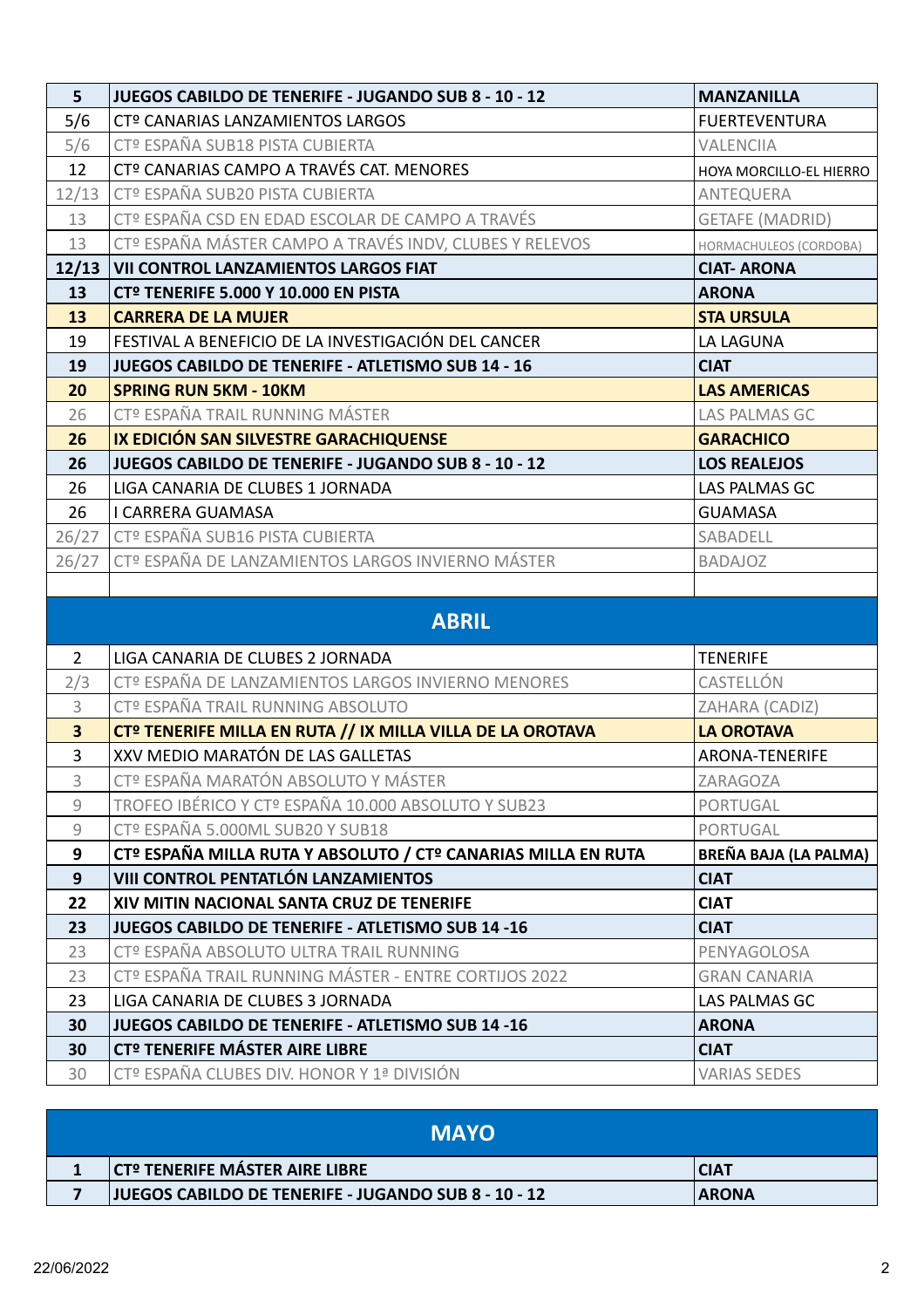| $\overline{7}$ | <b>CARRERA SOLIDARIA DESCUBRIENDO FASNIA</b>                     | <b>FASNIA</b>                |
|----------------|------------------------------------------------------------------|------------------------------|
| 8              | CTº ESPAÑA TRAIL RUNNING POR FEDERACIONES AUTONÓMICAS            | <b>BERGA (BARCELONA)</b>     |
| 8              | <b>CARRERA DE MONTAÑA RAVELO 2022</b>                            | <b>RAVELO</b>                |
| 7/8            | CTº CANARIAS PRUEBAS COMBINADAS AIRE LIBRE                       | <b>CIAT</b>                  |
| 14             | <b>JUEGOS CABILDO DE TENERIFE - ATLETISMO SUB 14-16</b>          | <b>CIAT</b>                  |
| 14             | CTº ESPAÑA CLUBES DIV. HONOR Y 1ª DIVISIÓN                       | <b>VARIAS SEDES</b>          |
| 14/15          | CTº CANARIAS MÁSTER AIRE LIBRE Y PENTATHLON LANZAMIENTOS         | <b>CIAT</b>                  |
| 19             | IX CONTROL DE MARCAS FIAT                                        | <b>LA LAGUNA</b>             |
| 20/21          | CTº IBEROAMERICANO                                               | LA NUCIA (ALICANTE)          |
| 21             | <b>CTº ESPAÑA CLUBES SUB20</b>                                   | <b>VARIAS SEDES</b>          |
| 21             | <b>BINTER NIGHTRUN</b>                                           | <b>S/C TENERIFE</b>          |
| 21/22          | CTº CANARIAS SUB16 DGD - EDAD ESCOLAR / CTº CNR SUB18 Y SUB23 AL | <b>CIAT</b>                  |
| 21/22          | CTº ESPAÑA FEDERACIONES AUTONOMICAS PRUEBAS COMBINADAS           | SORIA                        |
| 27             | X CONTROL DE MARCAS FIAT SUB18, SUB23 Y ABS                      | <b>LOS REALEJOS</b>          |
| 28             | LIGA CANARIA DE CLUBES 4 JORNADA                                 | <b>TENERIFE</b>              |
| 28/29          | CTº ESPAÑA SUB14 INDIVIDUAL                                      | <b>TORREVIEJA (ALICANTE)</b> |
| 28/29          | CTº ESPAÑA PRUEBAS COMBINADAS MÁSTER Y PENTATLÓN LANZAMIENTOS    | APLAZADO                     |
| 28/29          | CTº ESPAÑA 10.000 Y MILLA MÁSTER                                 | APLAZADO                     |
| 29             | XXI MEDIO MARATÓN LA LAGUNA                                      | <b>LA LAGUNA</b>             |
| 29             | CTº DE CANARIAS DE 5KMS EN RUTA - NEO RUN SPAIN - LA PALMA 2022  | LA PALMA                     |
| 30             | <b>V SAN SILVESTRE GOLDEN MILE</b>                               | <b>LAS AMÉRICAS</b>          |
|                |                                                                  |                              |
|                | <b>JUNIO</b>                                                     |                              |
| $\overline{4}$ | CTº ESPAÑA DE FEDERACIONES SUB18                                 | VALLADOLID                   |
| $\overline{4}$ | CTº ESPAÑA CLUBES MÁSTER 1 Y 2 DIVISIÓN                          | MADRID/LA NUCIA              |
| $\overline{4}$ | CTº ESPAÑA CARRERAS DE MONTAÑA ABSOLUTO, MÁSTER SUB23 Y SUB20    | RIOPAR (ALBACETE)            |
| 4/5            | XI CONTROL DE MARCAS FIAT                                        | <b>ARONA</b>                 |
| 4/5            | XI MEETING INTERNACIONAL ARONA DE PRUEBAS COMBINADAS             | <b>ARONA</b>                 |
| 9              | XII CONTROL DE MARCAS FIAT                                       | <b>LOS REALEJOS</b>          |
| 10/11          | <b>CTº TENERIFE ABSOLUTO AIRE LIBRE-</b>                         | <b>APLAZADO</b>              |
| 11/12          | CTº ESPAÑA CLUBES DIV HONOR, 1ª DIV Y 2ª DIVISIÓN FINAL          | <b>VARIAS SEDES</b>          |
| 17/19          | <b>CTº ESPAÑA MÁSTER AIRE LIBRE</b>                              | <b>ARONA (TENERIFE)</b>      |
| 18/19          | CTº ESPAÑA SUB18                                                 | JEREZ DE LA FRONTERA-CADIZ   |
| 25/26          | <b>CTº ESPAÑA ABSOLUTO</b>                                       | NERJA (MÁLAGA)               |
| 25/26          | CTº DE CANARIAS MENORES AIRE LIBRE                               | <b>APLAZADO</b>              |
| 29             | XIII CONTROL DE MARCAS FIAT                                      | <b>LA LAGUNA</b>             |
|                |                                                                  |                              |
|                | <b>JULIO</b>                                                     |                              |
| 30/3           | CAMPEONATO DE EUROPA OFF - ROAD                                  | EL PASO - LA PALMA           |
| $\overline{2}$ | XIV CONTROL DE MARCAS MENORES FIAT                               | <b>CIAT</b>                  |
| $\overline{2}$ | CTº DE CANARIAS 10KM EN RUTA/ VII CARRERA URB PTO LA CRUZ        | PTO. LA CRUZ                 |
| $\overline{2}$ | CTº ESPAÑA DE FEDERACIONES AUTONOMICAS                           | <b>GRANOLLERS</b>            |
| 10             | <b>VI CARRERA POPULAR BUZANADA</b>                               | <b>BUZANADA (ARONA)</b>      |
| 9/10           | CTº ESPAÑA SUB23                                                 | SANTANDER                    |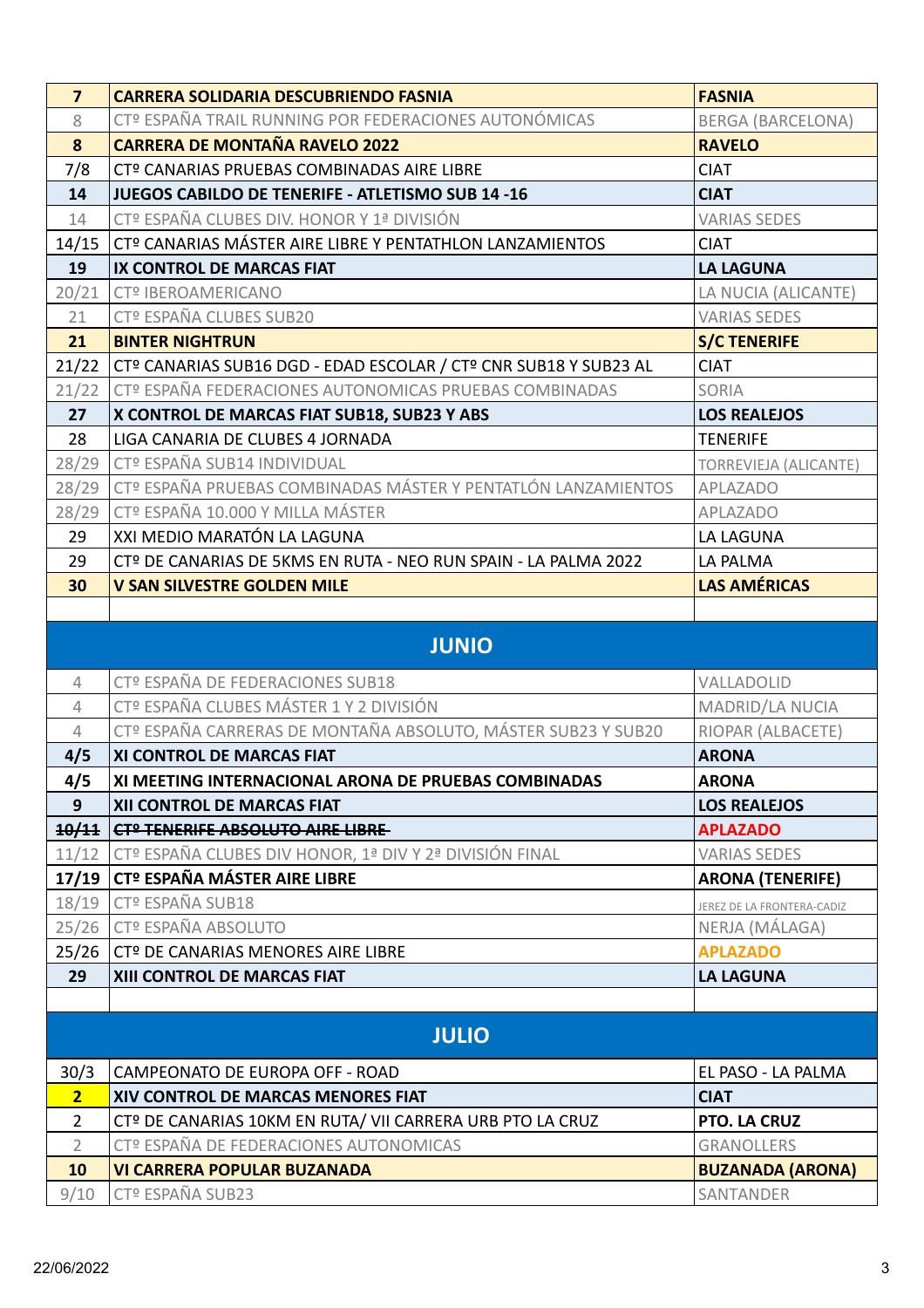| 9/10           | CTº CANARIAS ABSOLUTO AIRE LIBRE Y SUB20. CTº INCLUSIVO Y ADAPTADO | <b>GRAN CANARIA</b>       |
|----------------|--------------------------------------------------------------------|---------------------------|
|                | 15/16   CTº TENERIFE ABSOLUTO AIRE LIBRE                           | <b>A DESIGNAR</b>         |
| 16/17          | CTº ESPAÑA SUB20                                                   | <b>TORRENT (VALENCIA)</b> |
| 23             | VIII CARRERA POPULAR NUESTRA SEÑORA DE LA ESPERANZA                | <b>LA ESPERANZA</b>       |
|                | 23/24 CTº ESPAÑA SUB16                                             | <b>AVILES</b>             |
| 30/31          | CTº ESPAÑA CLUBES PRUEBAS COMBINADAS                               | A DESIGNAR                |
| 30             | <b>VII TRAIL LAS MARETAS</b>                                       | <b>LAS MARETAS-ARICO</b>  |
|                |                                                                    |                           |
|                | <b>AGOSTO</b>                                                      |                           |
| 24             | <b>III 5K NOCTURNA ARAFERA</b>                                     | <b>ARAFO</b>              |
|                |                                                                    |                           |
|                | <b>SEPTIEMBRE</b>                                                  |                           |
| 30/1           | XV REUNIÓN NACIONAL VETERANOS "CIUDAD DE LA LAGUNA"                | LA LAGUNA (TENERIFE)      |
| <b>10</b>      | 5K CROSS POPULAR VIRGEN DE LAS MERCEDES LA CRUZ SANTA              | <b>LOS REALEJOS</b>       |
| 10             | CARRERA POPULAR DEL CRISTO DE LA LAGUNA                            | LA LAGUNA                 |
| 25             | II CAMPO A TRAVÉS FINCA DON LEANDRO - TROFEO MIZUNO                | <b>LA ESPERANZA</b>       |
|                |                                                                    |                           |
|                | <b>OCTUBRE</b>                                                     |                           |
| 3              | CTº CANARIAS SUB14 POR EQUIPOS                                     | <b>CIAT-TENERIFE</b>      |
| 8              | <b>IV 5KM CROSS MATANCERO TINGUARO</b>                             | <b>LA MATANZA</b>         |
| 8/9            | CTº ESPAÑA FEDERACIONES PISTA SUB16 EDAD ESCOLAR                   | PAMPLONA (NAVARRA)        |
| 15             | <b>VI LEGUA SAUZALERA</b>                                          | <b>EL SAUZAL</b>          |
| 16             | LIGA TENERIFE DE CAMPO A TRAVÉS 1 JORNADA                          | <b>A DESIGNAR</b>         |
| 21/22          | CTº ESPAÑA SUB14 POR EQUIPOS                                       | NERJA (MÁLAGA)            |
| 22             | CTº ESPAÑA CLUBES SUB16                                            | A DESIGNAR                |
| 29             | CTº CANARIAS CAMPO A TRAVÉS CLUBES Y RELEVOS MIXTOS                | A DESIGNAR                |
| 30             | <b>XI SUBIDA LAS ÁGUILAS</b>                                       | <b>PTO. LA CRUZ</b>       |
|                |                                                                    |                           |
|                | <b>NOVIEMBRE</b>                                                   |                           |
| 12/13          | CTº ESPAÑA CLUBES CAMPO A TRAVÉS                                   | <b>ATAPUERCA (BURGOS)</b> |
| 13             | VIII MARATÓN DE TENERIFE NAVIERA ARMAS                             | <b>S/C TENERIFE</b>       |
| 20             | LIGA DE TENERIFE DE CAMPO A TRAVÉS 2 JORNADA                       | <b>A DESIGNAR</b>         |
| 26             | <b>I NOCTURNA EL ROSARIO</b>                                       | <b>EL ROSARIO</b>         |
| 26             | II REUNIÓN NACIONAL DE MARCHA EN RUTA "VILLA DE VALVERDE"          | <b>EL HIERRO</b>          |
| 27             | CTº CANARIAS DE PISTA DE INVIERNO CAT. MENORES                     | A DESIGNAR                |
| 27             | VII LAURISILVA TRAIL (FCA)                                         | <b>TACORONTE</b>          |
|                |                                                                    |                           |
|                | <b>DICIEMBRE</b>                                                   |                           |
| 4              | LIGA DE TENERIFE DE CAMPO A TRAVÉS 3 JORNADA                       | <b>A DESIGNAR</b>         |
| $\overline{4}$ | CTº ESPAÑA CLUBES SUB20 PISTA CUBIERTA                             | A DESIGNAR                |
| 10             | <b>CRITERIUM DE SALTOS Y LANZAMIENTOS LARGOS</b>                   | <b>A DESIGNAR</b>         |